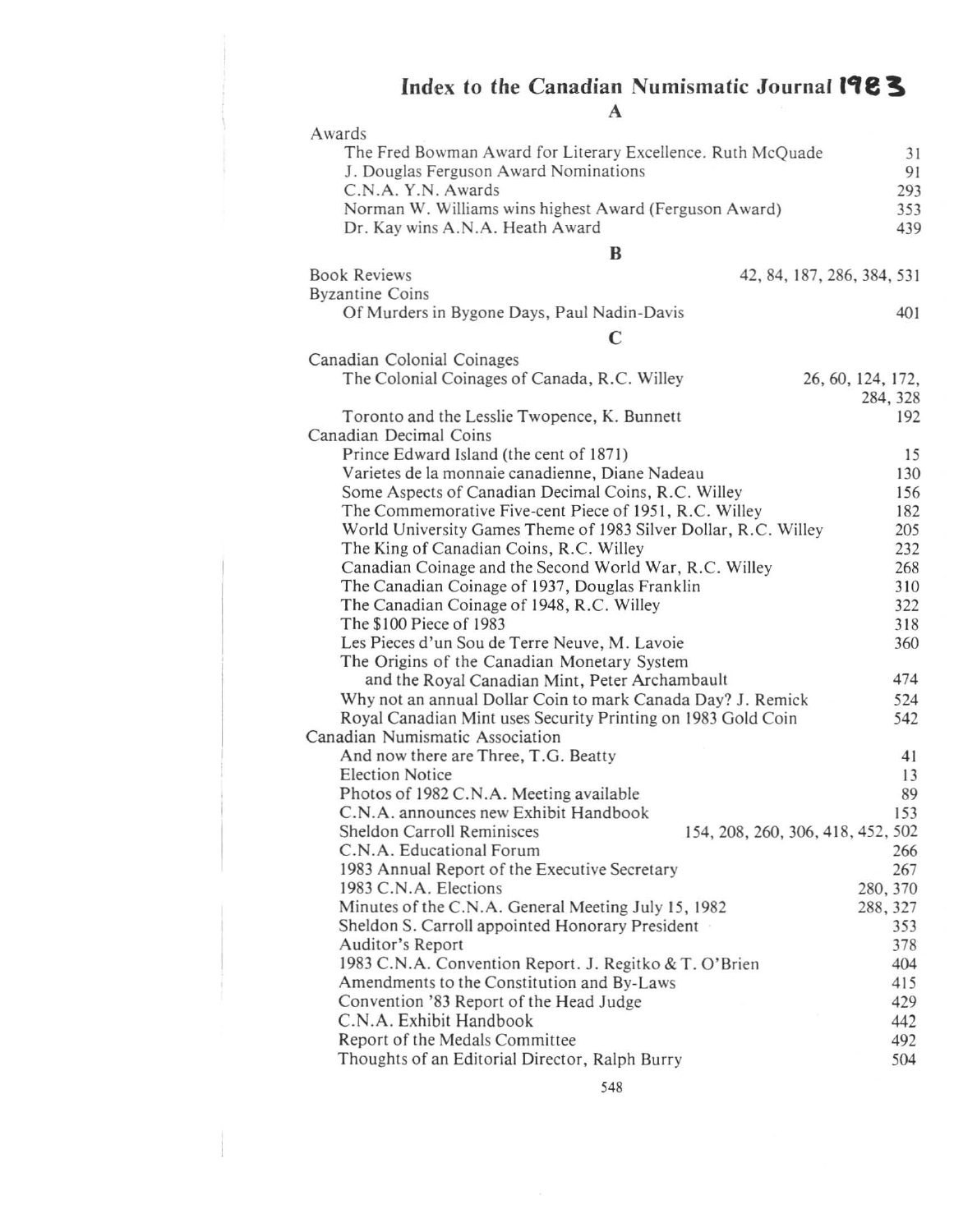| Canadian Paper Money                                                       |                                                              | 14                          |  |  |
|----------------------------------------------------------------------------|--------------------------------------------------------------|-----------------------------|--|--|
| Bank of Canada Replacement Notes, L. Wojtiw                                |                                                              |                             |  |  |
| The Bank of Nova Scotia, Ruth McQuade                                      |                                                              |                             |  |  |
| L'Histoire des 25 Cents en Papier, Bertrand Skelling                       |                                                              |                             |  |  |
| Canadian Political "Funny Money", L. Wojtiw<br>424, 480, 534<br>Coin Clubs |                                                              |                             |  |  |
|                                                                            | A Special Meeting of the North York Coin Club, Harvey Farrow | 47                          |  |  |
| Club Directory                                                             |                                                              | 138, 296, 388               |  |  |
| The Clubs Report                                                           |                                                              |                             |  |  |
| St. Catherines Coin Club 25th Anniversary Homecoming Meeting               |                                                              |                             |  |  |
| Regina Coin Club to host Forum                                             |                                                              |                             |  |  |
| Coin Week Canada                                                           |                                                              |                             |  |  |
| Souvenir Cards for Coin Week Canada                                        |                                                              |                             |  |  |
| Coin Week highlighted by "Tokens of Value"                                 |                                                              |                             |  |  |
| Counterfeiting                                                             |                                                              |                             |  |  |
| Queleques notes sur la Fausse Monnaie, R. Boily                            |                                                              | 236                         |  |  |
| Counterfeit Half Eagles, Ed Reiter                                         |                                                              | 371                         |  |  |
| Countermarked Coins                                                        |                                                              |                             |  |  |
| Canadian Counterstamps, J.C. Foster                                        |                                                              | 482, 430                    |  |  |
|                                                                            | D                                                            |                             |  |  |
| Dealer Directory                                                           | 48, 96, 136, 188, 242, 296, 340, 386, 446, 472, 543          |                             |  |  |
|                                                                            | E                                                            |                             |  |  |
| Editor's Pages                                                             | 4, 58, 105, 152, 204, 253, 304, 352, 400, 454, 505           |                             |  |  |
| <b>Executive Secretary's Reports</b>                                       | 22, 72, 122, 170, 220, 264, 324, 368, 414, 456, 522          |                             |  |  |
| Ex Libris                                                                  |                                                              | 40, 132, 227, 279, 326, 457 |  |  |
|                                                                            | F                                                            |                             |  |  |
| Foreign Coins                                                              |                                                              |                             |  |  |
| Spanish-American Coinage - a Survey, W.N. Clarke                           |                                                              | 238                         |  |  |
|                                                                            | Panamanian Centesimos struck by the Royal Canadian Mint,     |                             |  |  |
|                                                                            | W.P. McMurray                                                | 354                         |  |  |
|                                                                            | World Coins struck by the Royal Canadian Mint. W.P. McMurray | 516                         |  |  |
|                                                                            | H                                                            |                             |  |  |
| Hoards                                                                     |                                                              |                             |  |  |
| Aaron Hart's Treasure, A.B. McCullough                                     |                                                              | 8                           |  |  |
|                                                                            |                                                              |                             |  |  |
|                                                                            | ${\bf J}$                                                    |                             |  |  |
| Jetons                                                                     |                                                              |                             |  |  |
| Historical Notes relating to certain French Jetons. S. Clute               |                                                              | 488                         |  |  |
|                                                                            | L                                                            |                             |  |  |
| Letters to the Editor                                                      |                                                              | 6, 127, 206                 |  |  |
|                                                                            | M                                                            |                             |  |  |
| Medals                                                                     |                                                              |                             |  |  |
| The World Tourism Day Medal, J. Remick                                     |                                                              | 21                          |  |  |
| The Prince Fushimi Medal, Ron Greene                                       |                                                              |                             |  |  |
| The DEW Line Silver Anniversary Medal, A. Polachuk                         |                                                              |                             |  |  |
| Major Canadian Rarities at Glenbow Museum, G.H. Neale                      |                                                              |                             |  |  |
| Medals of the Major League Baseball Clubs, J.H. Remick                     |                                                              |                             |  |  |
| Medals of Medical Meetings, Marvin Kay                                     |                                                              | 458                         |  |  |
| Kamloops Numismatic Society Medals, F. Wonnenberg                          |                                                              | 510                         |  |  |
| Personalized Christmas Medals, J.H. Remick                                 |                                                              | 524                         |  |  |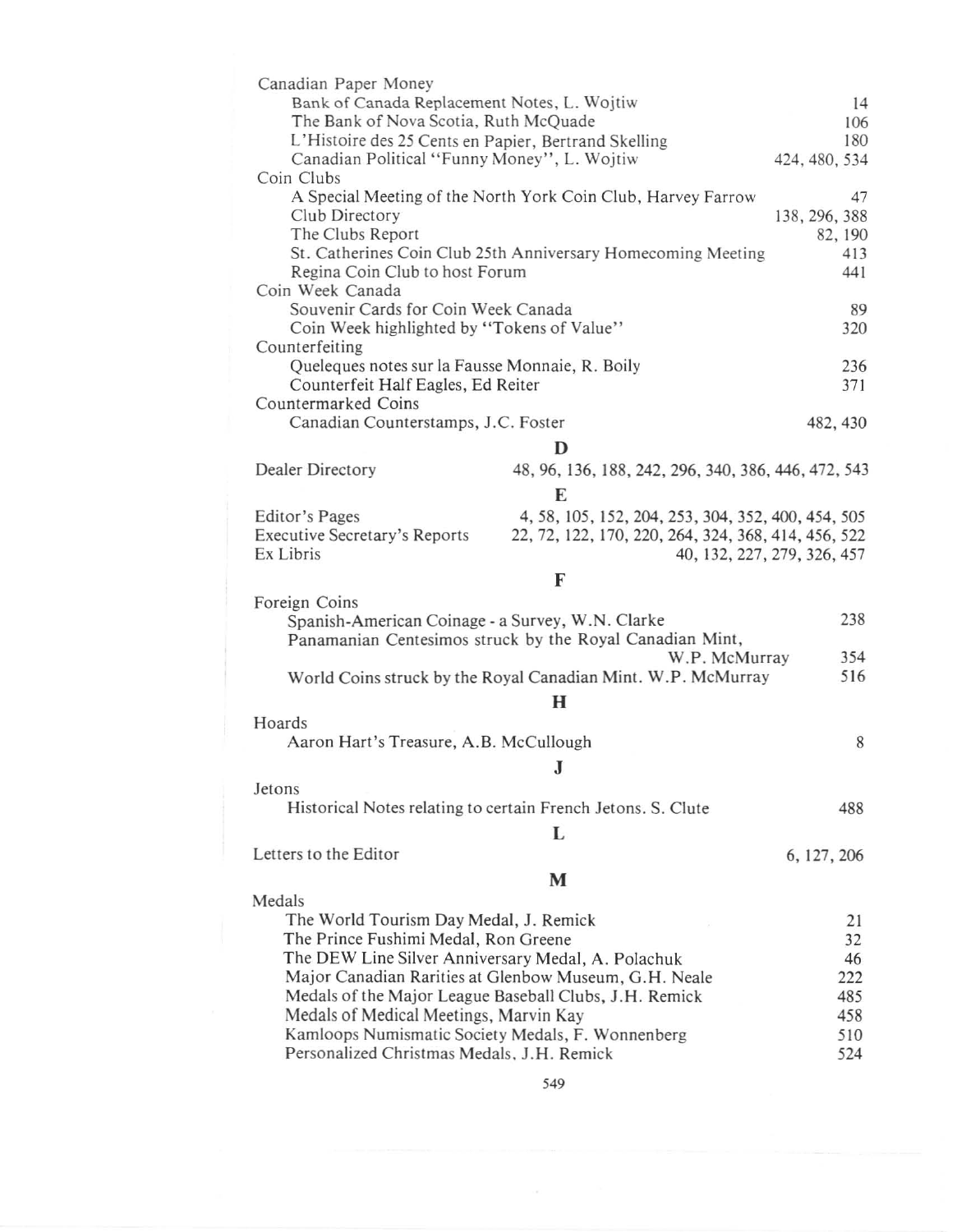| Miscellaneous                                                                                              |            |  |  |
|------------------------------------------------------------------------------------------------------------|------------|--|--|
| Millions of Dollars unclaimed                                                                              | 7          |  |  |
| Fundy Tides                                                                                                | 87         |  |  |
| Covered Bridges                                                                                            | 87         |  |  |
| Toronto International Coin Fair                                                                            | 89         |  |  |
| Mailing Coins: The Post Office Policy. J.C. Levesque<br>The Modern Gaming Chip as "Numismatic Collectible" | 166        |  |  |
| H.D. Allen                                                                                                 | 212        |  |  |
| Canadian "Coin" Cards, J.R. Becker                                                                         | 254        |  |  |
| A Superstition, Ruth McQuade                                                                               | 262        |  |  |
| When is Silver not Silver?                                                                                 | 476        |  |  |
| Biographical Notes on Mrs. Mary Gillick, Ruth McQuade                                                      | 477        |  |  |
| Sheldon Carroll Reminisces<br>154, 208, 260, 306, 418, 452, 506                                            |            |  |  |
| N                                                                                                          |            |  |  |
| North West Territories                                                                                     |            |  |  |
| Numismatics of the North West Territories, D.M. Stewart                                                    | 76         |  |  |
| Numismatics<br>What is Coin Collecting? Todd A. Gee                                                        | 370        |  |  |
| Numismatics and the Family Tree, Todd A. Gee                                                               | 440        |  |  |
| Scrapbook Collecting, Todd A. Gee                                                                          | 455        |  |  |
| ${\bf P}$                                                                                                  |            |  |  |
| 3, 55, 103, 151, 203, 251, 303, 351, 399, 451, 503<br>President's Pages                                    |            |  |  |
| T                                                                                                          |            |  |  |
| <b>Trade Dollars</b>                                                                                       |            |  |  |
| Souvenir Coins of the Far West 1950-1975. R.C. Bell                                                        |            |  |  |
| 16, 68, 128, 184, 228, 276, 332, 372, 434, 494, 526                                                        |            |  |  |
| The Festival Acadien Dollar, J.H. Remick                                                                   | 5          |  |  |
| The 1982 Trade Dollar of Fort St. John, B.C. J.H. Remick                                                   |            |  |  |
| The 1982 Bobby Orr Trade Dollar, J.H. Remick                                                               |            |  |  |
| The 1983 Niagara Falls Trade Dollar, J.H. Remick                                                           |            |  |  |
| The Souvenir Dollar of Riviere du Loup 1983, Yvon Marquis                                                  |            |  |  |
| The Calgary Flames Trade Dollar, Earl J. Salterio                                                          |            |  |  |
| The 1983 Sarnia Dollar, J.H. Remick<br>The 1983 Southampton, Ontario Trade Dollar, J.H. Remick             |            |  |  |
| Fredericton Trade Dollars, G.N. Sneyd & J.H. Remick                                                        |            |  |  |
| The 1983 Bowmanville Trade Dollar, J.H. Remick                                                             |            |  |  |
| The Medicine Hat Centennial Trade Dollar, J.H. Remick                                                      |            |  |  |
| The 1983 Cape Breton Trade Dollar, J.H. Remick                                                             |            |  |  |
| The 1983 Moose Jaw Dollar                                                                                  | 321        |  |  |
| Mules of the 1983 Quebec City Carnival Dollars, J.H. Remick                                                | 336<br>359 |  |  |
| The Sir Humphrey Gilbert Trade Dollar, J.H. Remick                                                         |            |  |  |
| Nanaimo's annual Bathtub Race Dollar of 1983, J.H. Remick                                                  | 393        |  |  |
| The 1983 World Coin Week Trade Tokens and Wall Plaques                                                     |            |  |  |
| J.H. Remick<br>Emission de pièces de trente sous à l'effigie de Champlain                                  | 376        |  |  |
| et de Cartier. Boris Maltais                                                                               | 471        |  |  |
| Souvenir Coins of the Far West 1950-1975, R.C. Bell                                                        | 526        |  |  |
| Rocky Mountain House Trade Dollars, R. Pigeon<br>537                                                       |            |  |  |
| U                                                                                                          |            |  |  |
| United States Coins                                                                                        |            |  |  |
|                                                                                                            |            |  |  |

Rare Set of U.S. Coins on view at Museum of American History

550

444